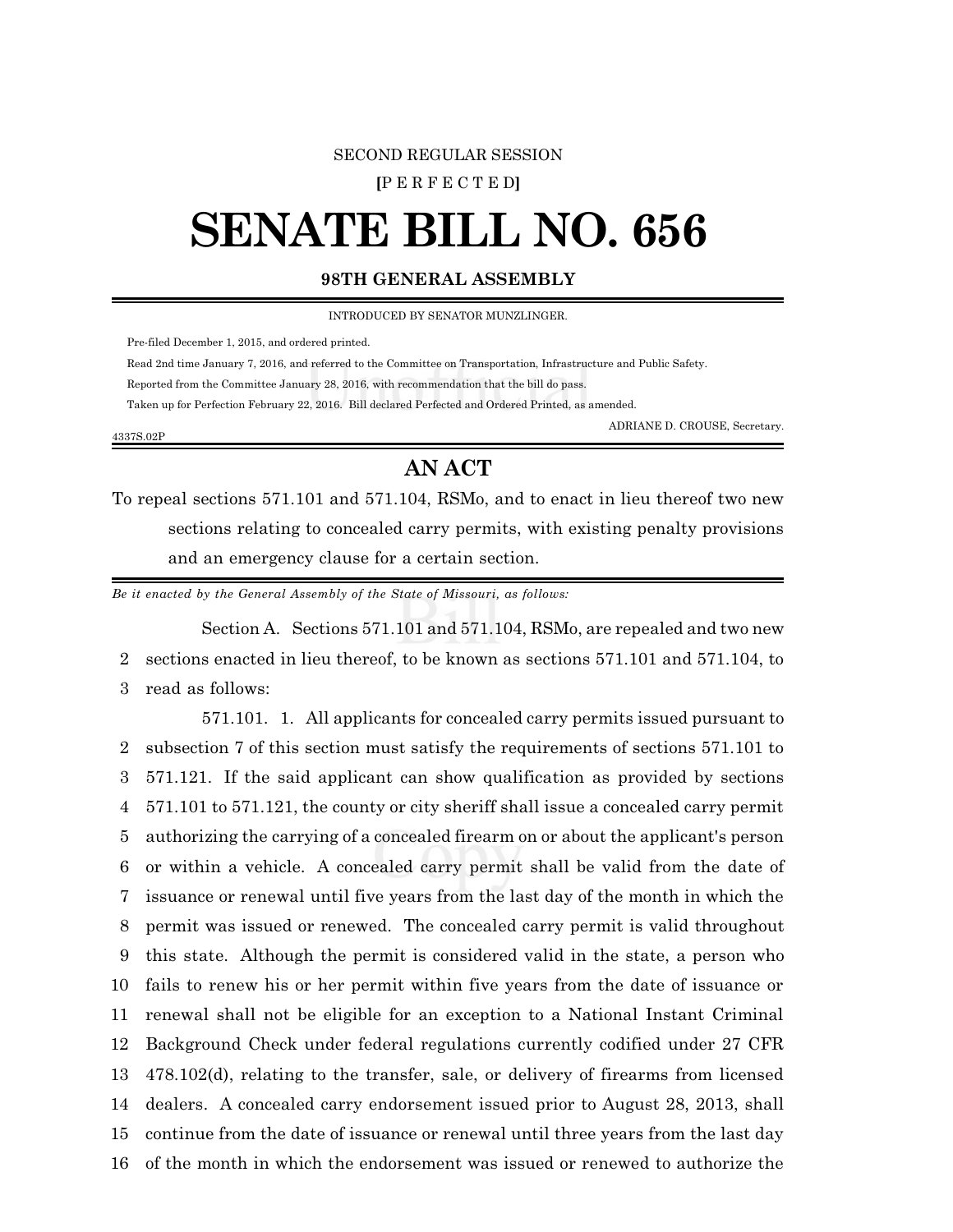carrying of a concealed firearm on or about the applicant's person or within a vehicle in the same manner as a concealed carry permit issued under subsection 7 of this section on or after August 28, 2013.

 2. A concealed carry permit issued pursuant to subsection 7 of this section shall be issued by the sheriff or his or her designee of the county or city in which the applicant resides, if the applicant:

 (1) Is at least nineteen years of age, is a citizen or permanent resident of the United States and either:

(a) Has assumed residency in this state; or

 (b) Is a member of the Armed Forces stationed in Missouri, or the spouse of such member of the military;

 (2) Is at least nineteen years of age, or is at least eighteen years of age and a member of the United States Armed Forces or honorably discharged from the United States Armed Forces, and is a citizen of the United States and either:

(a) Has assumed residency in this state;

(b) Is a member of the Armed Forces stationed in Missouri; or

 (c) The spouse of such member of the military stationed in Missouri and nineteen years of age;

 (3) Has not pled guilty to or entered a plea of nolo contendere or been convicted of a crime punishable by imprisonment for a term exceeding one year under the laws of any state or of the United States other than a crime classified as a misdemeanor under the laws of any state and punishable by a term of imprisonment of two years or less that does not involve an explosive weapon, firearm, firearm silencer or gas gun;

 (4) Has not been convicted of, pled guilty to or entered a plea of nolo contendere to one or more misdemeanor offenses involving crimes of violence within a five-year period immediately preceding application for a concealed carry permit or if the applicant has not been convicted of two or more misdemeanor offenses involving driving while under the influence of intoxicating liquor or drugs or the possession or abuse of a controlled substance within a five-year period immediately preceding application for a concealed carry permit;

 (5) Is not a fugitive from justice or currently charged in an information or indictment with the commission of a crime punishable by imprisonment for a term exceeding one year under the laws of any state of the United States other than a crime classified as a misdemeanor under the laws of any state and punishable by a term of imprisonment of two years or less that does not involve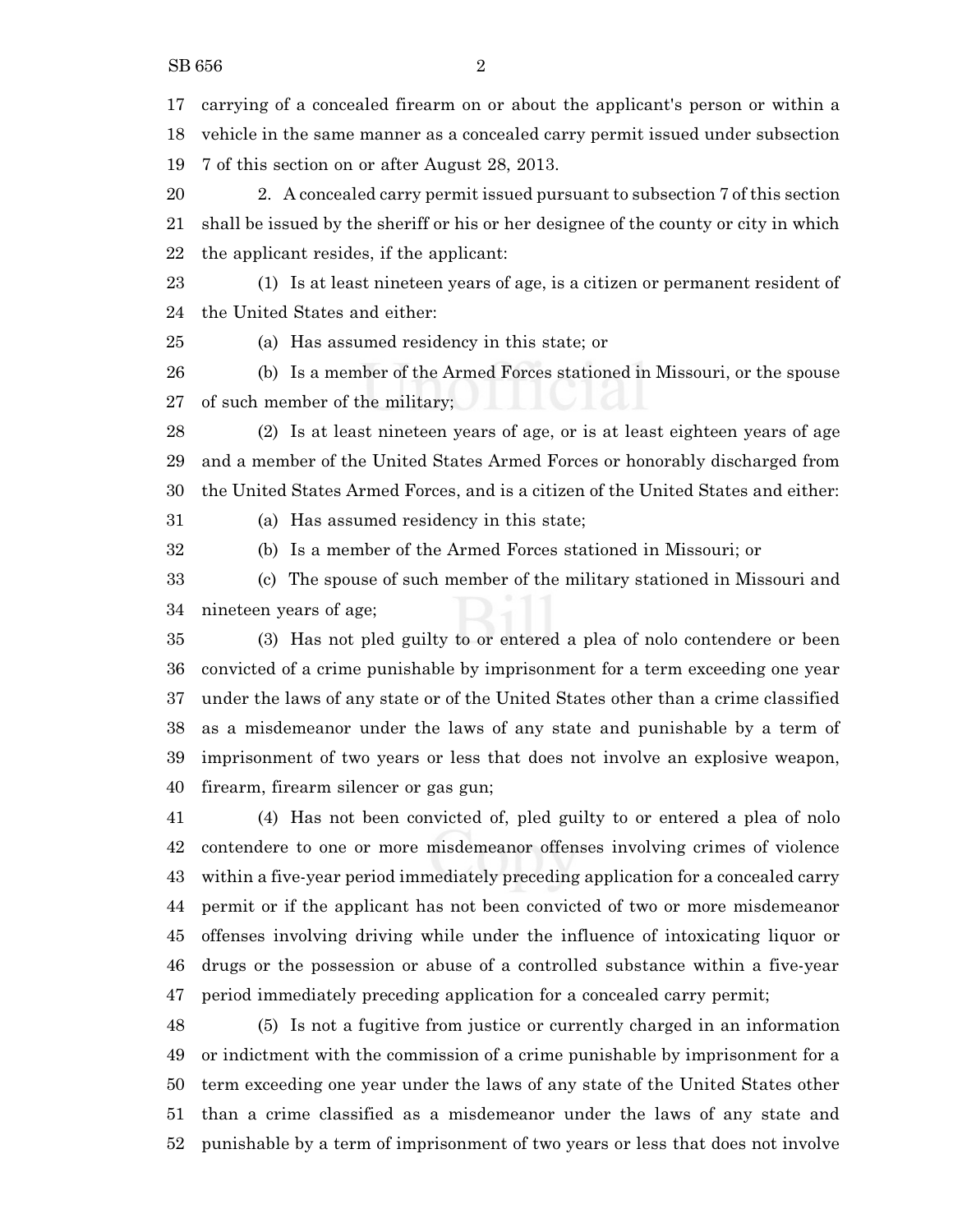an explosive weapon, firearm, firearm silencer, or gas gun;

 (6) Has not been discharged under dishonorable conditions from the United States Armed Forces;

 (7) Has not engaged in a pattern of behavior, documented in public or closed records, that causes the sheriff to have a reasonable belief that the applicant presents a danger to himself or others;

 (8) Is not adjudged mentally incompetent at the time of application or for five years prior to application, or has not been committed to a mental health facility, as defined in section 632.005, or a similar institution located in another state following a hearing at which the defendant was represented by counsel or a representative;

 (9) Submits a completed application for a permit as described in subsection 3 of this section;

 (10) Submits an affidavit attesting that the applicant complies with the concealed carry safety training requirement pursuant to subsections 1 and 2 of section 571.111;

 (11) Is not the respondent of a valid full order of protection which is still in effect;

 (12) Is not otherwise prohibited from possessing a firearm under section 571.070 or 18 U.S.C. Section 922(g).

 3. The application for a concealed carry permit issued by the sheriff of the county of the applicant's residence shall contain only the following information:

 (1) The applicant's name, address, telephone number, gender, date and place of birth, and, if the applicant is not a United States citizen, the applicant's country of citizenship and any alien or admission number issued by the Federal Bureau of Customs and Immigration Enforcement or any successor agency;

 (2) An affirmation that the applicant has assumed residency in Missouri or is a member of the Armed Forces stationed in Missouri or the spouse of such a member of the Armed Forces and is a citizen or permanent resident of the United States;

 (3) An affirmation that the applicant is at least nineteen years of age or is eighteen years of age or older and a member of the United States Armed Forces or honorably discharged from the United States Armed Forces;

 (4) An affirmation that the applicant has not pled guilty to or been convicted of a crime punishable by imprisonment for a term exceeding one year under the laws of any state or of the United States other than a crime classified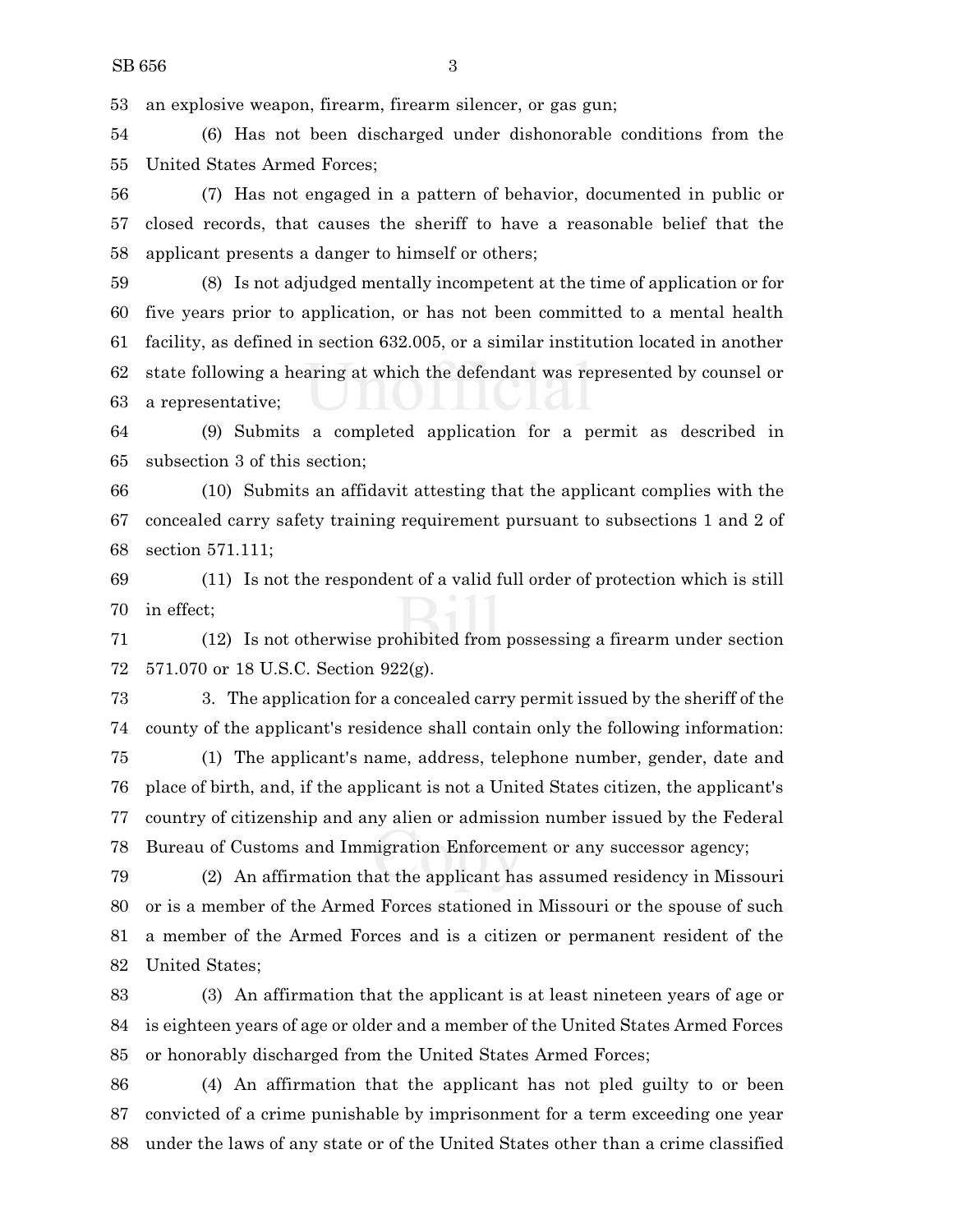as a misdemeanor under the laws of any state and punishable by a term of imprisonment of two years or less that does not involve an explosive weapon, firearm, firearm silencer, or gas gun;

 (5) An affirmation that the applicant has not been convicted of, pled guilty to, or entered a plea of nolo contendere to one or more misdemeanor offenses involving crimes of violence within a five-year period immediately preceding application for a permit or if the applicant has not been convicted of two or more misdemeanor offenses involving driving while under the influence of intoxicating liquor or drugs or the possession or abuse of a controlled substance within a five-year period immediately preceding application for a permit;

 (6) An affirmation that the applicant is not a fugitive from justice or currently charged in an information or indictment with the commission of a crime punishable by imprisonment for a term exceeding one year under the laws of any state or of the United States other than a crime classified as a misdemeanor under the laws of any state and punishable by a term of imprisonment of two years or less that does not involve an explosive weapon, firearm, firearm silencer or gas gun;

 (7) An affirmation that the applicant has not been discharged under dishonorable conditions from the United States Armed Forces;

 (8) An affirmation that the applicant is not adjudged mentally incompetent at the time of application or for five years prior to application, or has not been committed to a mental health facility, as defined in section 632.005, or a similar institution located in another state, except that a person whose release or discharge from a facility in this state pursuant to chapter 632, or a similar discharge from a facility in another state, occurred more than five years ago without subsequent recommitment may apply;

 (9) An affirmation that the applicant has received firearms safety training that meets the standards of applicant firearms safety training defined in subsection 1 or 2 of section 571.111;

 (10) An affirmation that the applicant, to the applicant's best knowledge and belief, is not the respondent of a valid full order of protection which is still in effect;

 (11) A conspicuous warning that false statements made by the applicant will result in prosecution for perjury pursuant to the laws of the state of Missouri; and

(12) A government-issued photo identification. This photograph shall not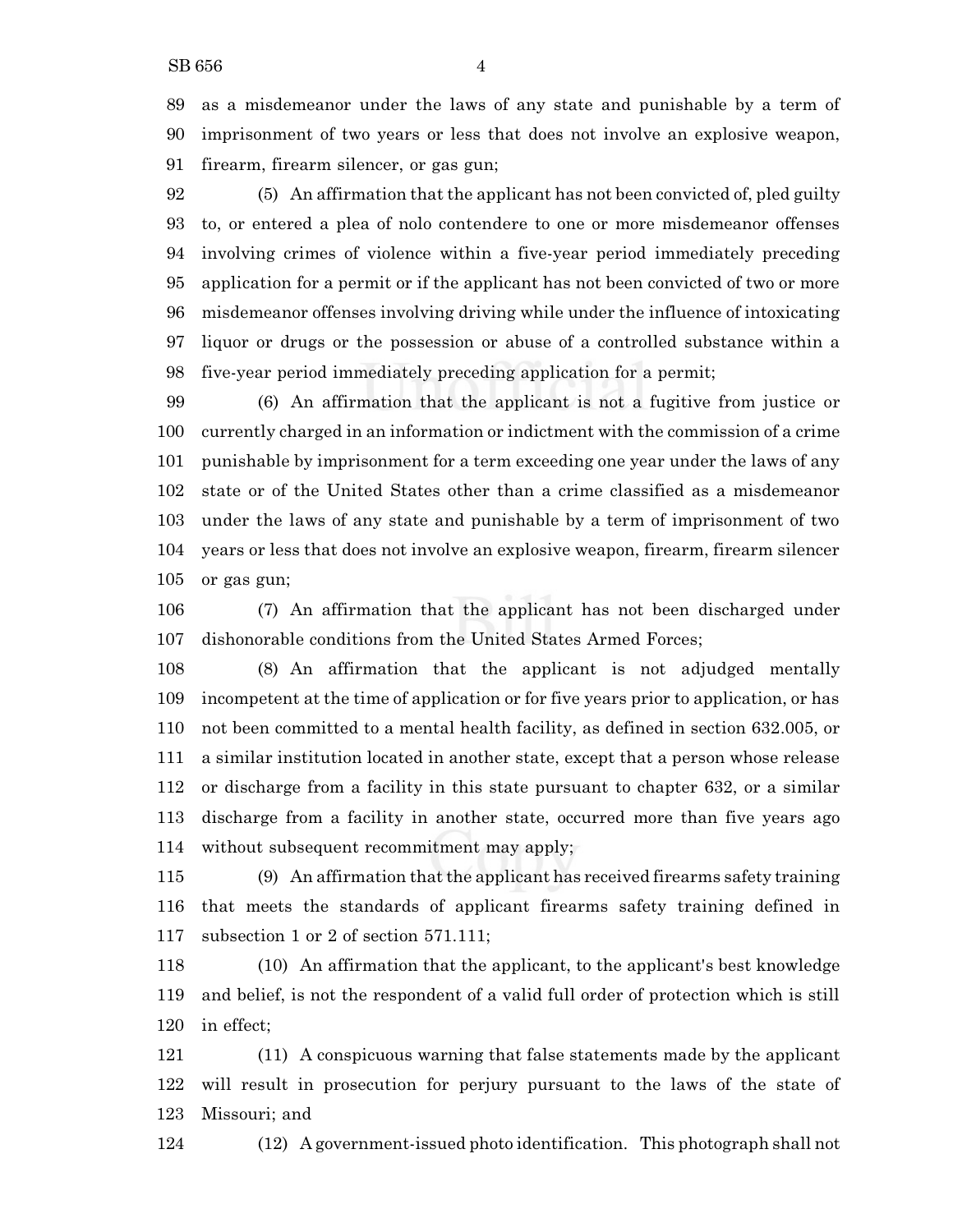be included on the permit and shall only be used to verify the person's identity for permit renewal, or for the issuance of a new permit due to change of address, or for a lost or destroyed permit.

 4. An application for a concealed carry permit shall be made to the sheriff of the county or any city not within a county in which the applicant resides. An application shall be filed in writing, signed under oath and under the penalties of perjury, and shall state whether the applicant complies with each of the requirements specified in subsection 2 of this section. In addition to the completed application, the applicant for a concealed carry permit must also submit the following:

 (1) A photocopy of a firearms safety training certificate of completion or other evidence of completion of a firearms safety training course that meets the standards established in subsection 1 or 2 of section 571.111; and

 (2) A nonrefundable permit fee as provided by subsection 11 or 12 of this section.

 5. (1) Before an application for a concealed carry permit is approved, the sheriff shall make only such inquiries as he or she deems necessary into the accuracy of the statements made in the application. The sheriff may require that the applicant display a Missouri driver's license or nondriver's license or military identification and orders showing the person being stationed in Missouri. In order to determine the applicant's suitability for a concealed carry permit, the applicant shall be fingerprinted. No other biometric data shall be collected from the applicant. The sheriff shall conduct an inquiry of the National Instant Criminal Background Check System within three working days after submission of the properly completed application for a concealed carry permit. If no disqualifying record is identified by these checks at the state level, the fingerprints shall be forwarded to the Federal Bureau of Investigation for a national criminal history record check. Upon receipt of the completed report from the National Instant Criminal Background Check System and the response from the Federal Bureau of Investigation national criminal history record check, the sheriff shall examine the results and, if no disqualifying information is identified, shall issue a concealed carry permit within three working days.

 (2) In the event the report from the National Instant Criminal Background Check System and the response from the Federal Bureau of Investigation national criminal history record check prescribed by subdivision (1) of this subsection are not completed within forty-five calendar days and no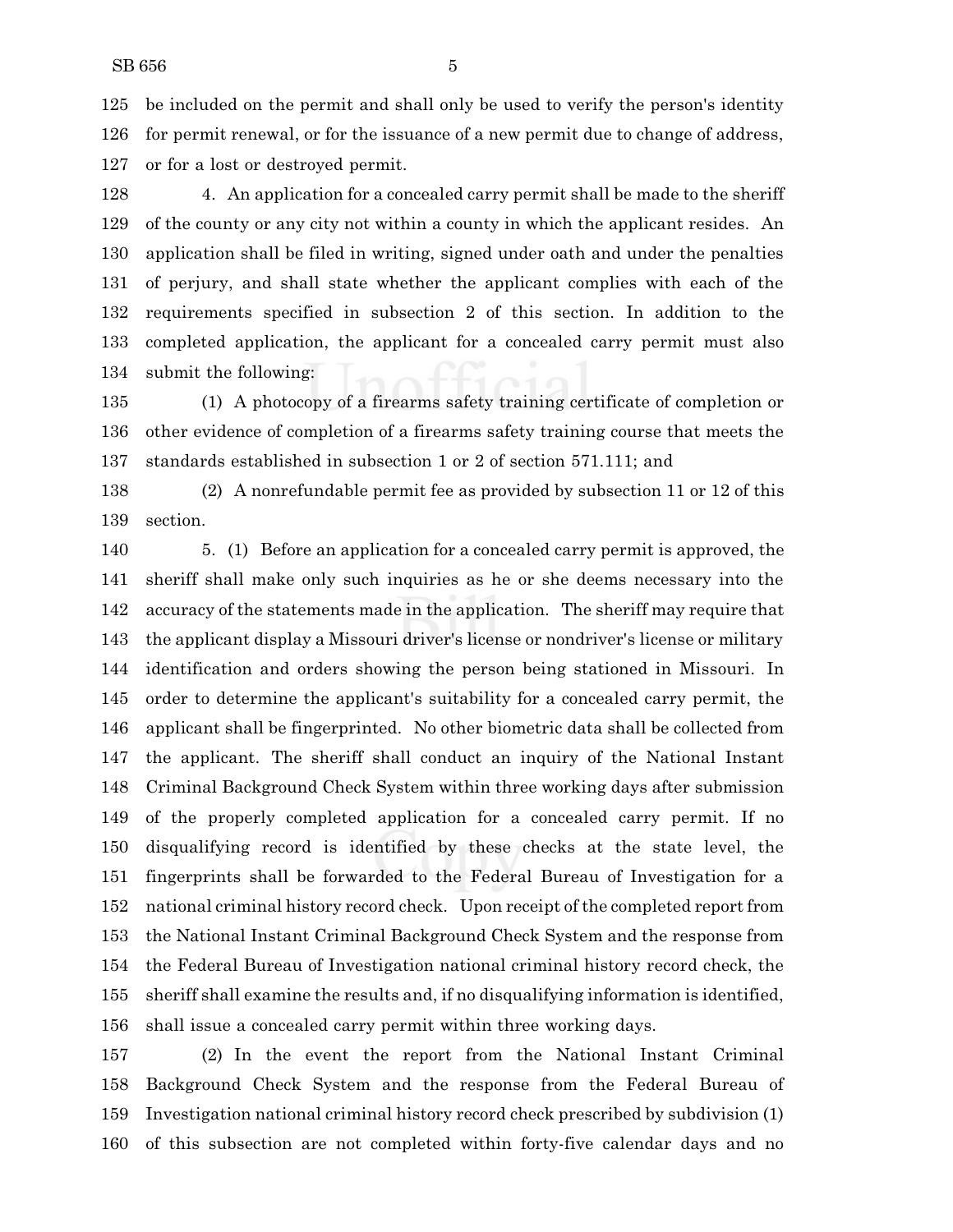disqualifying information concerning the applicant has otherwise come to the sheriff's attention, the sheriff shall issue a provisional permit, clearly designated on the certificate as such, which the applicant shall sign in the presence of the sheriff or the sheriff's designee. This permit, when carried with a valid Missouri driver's or nondriver's license or a valid military identification, shall permit the applicant to exercise the same rights in accordance with the same conditions as pertain to a concealed carry permit issued under this section, provided that it shall not serve as an alternative to an national instant criminal background check required by 18 U.S.C. Section 922(t). The provisional permit shall remain valid until such time as the sheriff either issues or denies the certificate of qualification under subsection 6 or 7 of this section. The sheriff shall revoke a provisional permit issued under this subsection within twenty-four hours of receipt of any report that identifies a disqualifying record, and shall notify the concealed carry permit system established under subsection 5 of section 650.350. The revocation of a provisional permit issued under this section shall be proscribed in a manner consistent to the denial and review of an application under subsection 6 of this section.

 6. The sheriff may refuse to approve an application for a concealed carry permit if he or she determines that any of the requirements specified in subsection 2 of this section have not been met, or if he or she has a substantial and demonstrable reason to believe that the applicant has rendered a false statement regarding any of the provisions of sections 571.101 to 571.121. If the applicant is found to be ineligible, the sheriff is required to deny the application, and notify the applicant in writing, stating the grounds for denial and informing the applicant of the right to submit, within thirty days, any additional documentation relating to the grounds of the denial. Upon receiving any additional documentation, the sheriff shall reconsider his or her decision and inform the applicant within thirty days of the result of the reconsideration. The applicant shall further be informed in writing of the right to appeal the denial pursuant to subsections 2, 3, 4, and 5 of section 571.114. After two additional reviews and denials by the sheriff, the person submitting the application shall appeal the denial pursuant to subsections 2, 3, 4, and 5 of section 571.114.

 7. If the application is approved, the sheriff shall issue a concealed carry permit to the applicant within a period not to exceed three working days after his or her approval of the application. The applicant shall sign the concealed carry permit in the presence of the sheriff or his or her designee.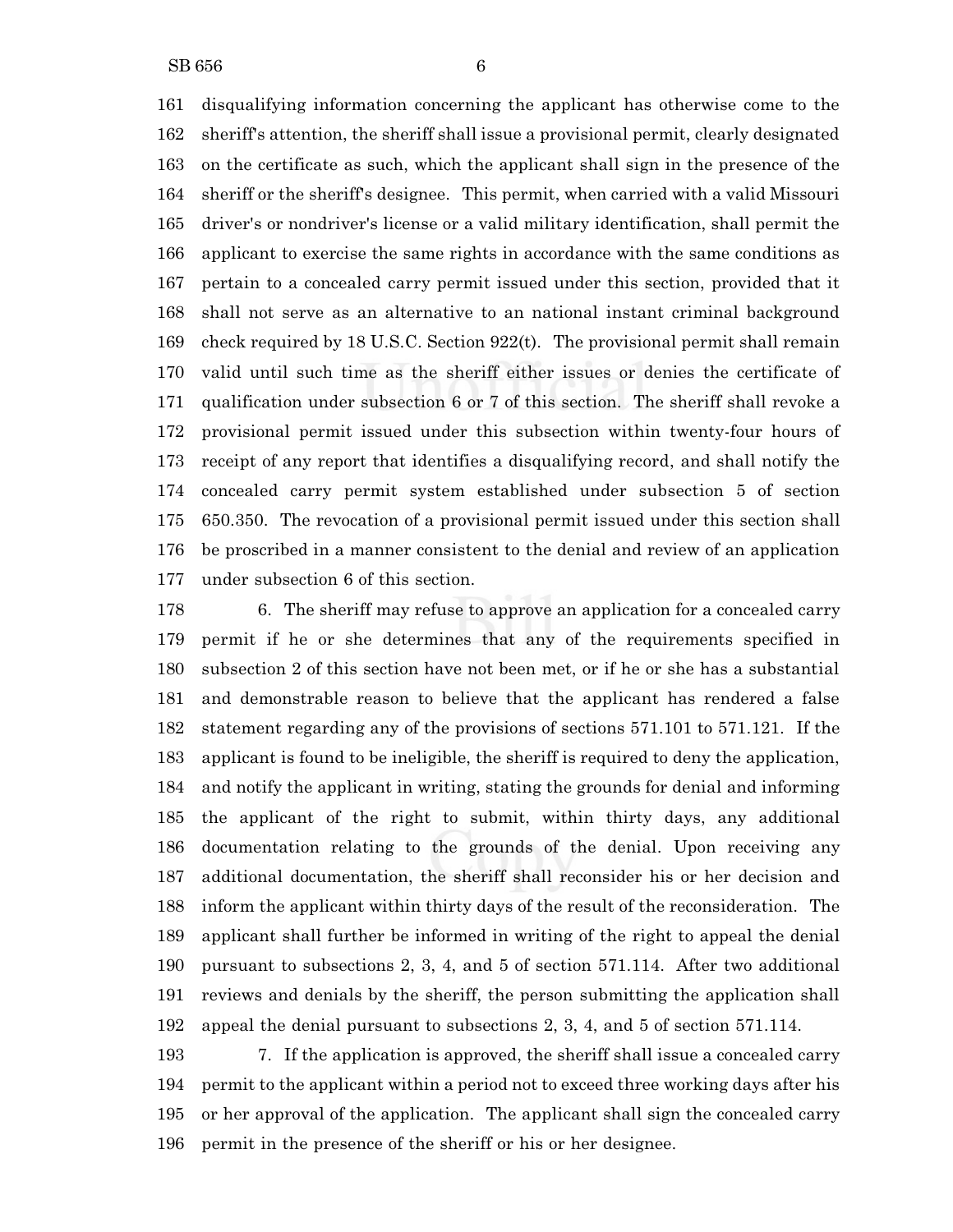8. The concealed carry permit shall specify only the following information:

- (1) Name, address, date of birth, gender, height, weight, color of hair, color of eyes, and signature of the permit holder;
- (2) The signature of the sheriff issuing the permit;
- 

(3) The date of issuance; and

(4) The expiration date.

 The permit shall be no larger than two and one-eighth inches wide by three and three-eighths inches long and shall be of a uniform style prescribed by the department of public safety. The permit shall also be assigned a concealed carry permit system county code and shall be stored in sequential number.

 9. (1) The sheriff shall keep a record of all applications for a concealed carry permit or a provisional permit and his or her action thereon. Any record of an application that is incomplete or denied for any reason shall be kept for a period not to exceed one year. Any record of an application that was approved shall be kept for a period of one year after the expiration and nonrenewal of the permit.

 (2) The sheriff shall report the issuance of a concealed carry permit or provisional permit to the concealed carry permit system. All information on any such permit that is protected information on any driver's or nondriver's license shall have the same personal protection for purposes of sections 571.101 to 571.121. An applicant's status as a holder of a concealed carry permit, provisional permit, or a concealed carry endorsement issued prior to August 28, 2013, shall not be public information and shall be considered personal protected information. Information retained in the concealed carry permit system under this subsection shall not be distributed to any federal, state, or private entities and shall only be made available for a single entry query of an individual in the event the individual is a subject of interest in an active criminal investigation or is arrested for a crime. A sheriff may access the concealed carry permit system for administrative purposes to issue a permit, verify the accuracy of permit holder information, change the name or address of a permit holder, suspend or revoke a permit, cancel an expired permit, or cancel a permit upon receipt of a certified death certificate for the permit holder. Any person who violates the provisions of this subdivision by disclosing protected information shall be guilty of a class A misdemeanor.

 10. Information regarding any holder of a concealed carry permit, or a concealed carry endorsement issued prior to August 28, 2013, is a closed record.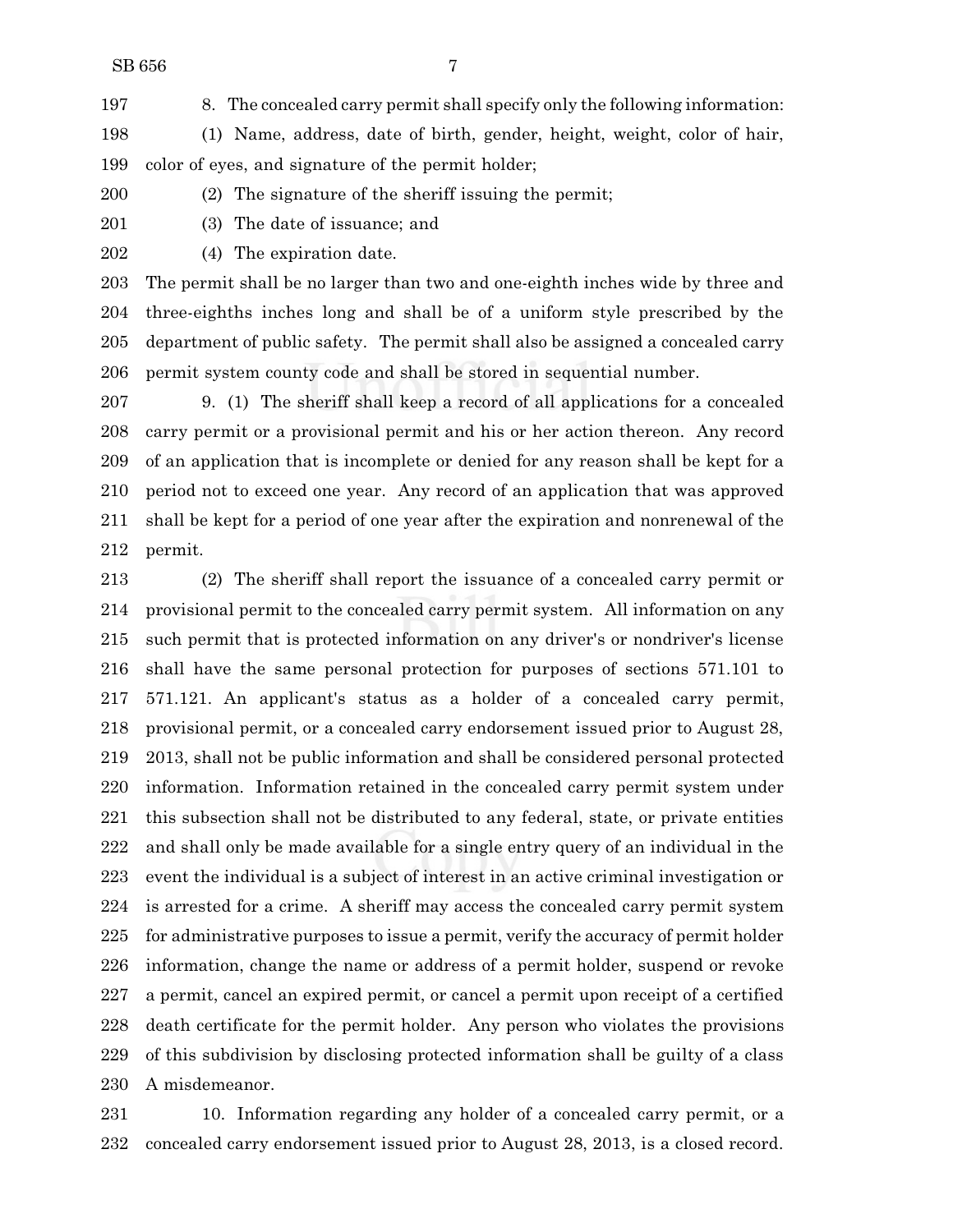No bulk download or batch data shall be distributed to any federal, state, or private entity, except to MoSMART or a designee thereof. Any state agency that has retained any documents or records, including fingerprint records provided by an applicant for a concealed carry endorsement prior to August 28, 2013, shall destroy such documents or records, upon successful issuance of a permit.

 11. For processing an application for a concealed carry permit pursuant to sections 571.101 to 571.121, the sheriff in each county shall charge a nonrefundable fee not to exceed one hundred dollars which shall be paid to the treasury of the county to the credit of the sheriff's revolving fund. **This fee shall include the cost to reimburse the Missouri state highway patrol for the costs of fingerprinting and criminal background checks. An additional fee shall be added to each credit card, debit card, or other electronic transaction equal to the charge paid by the state or the applicant for the use of the credit card, debit card, or other electronic payment method by the applicant.**

 12. For processing a renewal for a concealed carry permit pursuant to sections 571.101 to 571.121, the sheriff in each county shall charge a nonrefundable fee not to exceed fifty dollars which shall be paid to the treasury of the county to the credit of the sheriff's revolving fund.

 13. For the purposes of sections 571.101 to 571.121, the term "sheriff" shall include the sheriff of any county or city not within a county or his or her designee and in counties of the first classification the sheriff may designate the chief of police of any city, town, or municipality within such county.

 14. For the purposes of this chapter, "concealed carry permit" shall include any concealed carry endorsement issued by the department of revenue before January 1, 2014, and any concealed carry document issued by any sheriff or under the authority of any sheriff after December 31, 2013.

571.104. 1. A concealed carry endorsement issued prior to August 28, 2013, shall be suspended or revoked if the concealed carry endorsement holder becomes ineligible for such endorsement under the criteria established in subdivisions (3), (4), (5), (8), and (11) of subsection 2 of section 571.101 or upon the issuance of a valid full order of protection. The following procedures shall be followed:

 (1) When a valid full order of protection, or any arrest warrant, discharge, or commitment for the reasons listed in subdivision (3), (4), (5), (8), or (11) of subsection 2 of section 571.101, is issued against a person holding a concealed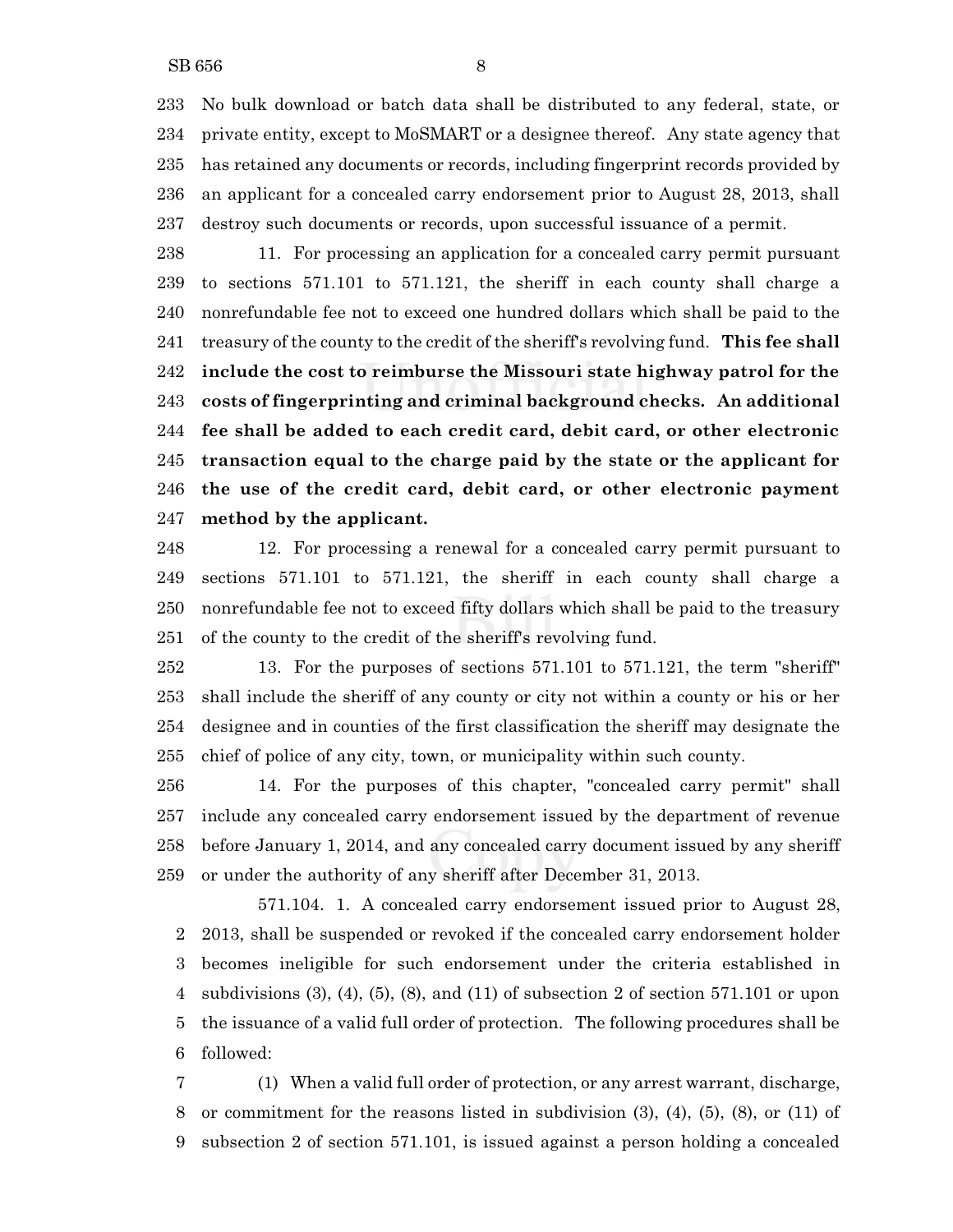carry endorsement issued prior to August 28, 2013, upon notification of said order, warrant, discharge or commitment or upon an order of a court of competent jurisdiction in a criminal proceeding, a commitment proceeding or a full order of protection proceeding ruling that a person holding a concealed carry endorsement presents a risk of harm to themselves or others, then upon notification of such order, the holder of the concealed carry endorsement shall surrender the driver's license or nondriver's license containing the concealed carry endorsement to the court, officer, or other official serving the order, warrant, discharge, or commitment. The official to whom the driver's license or nondriver's license containing the concealed carry endorsement is surrendered shall issue a receipt to the licensee for the license upon a form, approved by the director of revenue, that serves as a driver's license or a nondriver's license and clearly states the concealed carry endorsement has been suspended. The official shall then transmit the driver's license or a nondriver's license containing the concealed carry endorsement to the circuit court of the county issuing the order, warrant, discharge, or commitment. The concealed carry endorsement issued prior to August 28, 2013, shall be suspended until the order is terminated or until the arrest results in a dismissal of all charges. The official to whom the endorsement is surrendered shall administratively suspend the endorsement in the concealed carry permit system established under subsection 5 of section 650.350 until such time as the order is terminated or until the charges are dismissed. Upon dismissal, the court holding the driver's license or nondriver's license containing the concealed carry endorsement shall return such license to the individual, and the official to whom the endorsement was surrendered shall administratively return the endorsement to good standing within the concealed carry permit system.

 (2) Any conviction, discharge, or commitment specified in sections 571.101 to 571.121 shall result in a revocation. Upon conviction, the court shall forward a notice of conviction or action and the driver's license or nondriver's license with the concealed carry endorsement to the department of revenue. The department of revenue shall notify the sheriff of the county which issued the certificate of qualification for a concealed carry endorsement. The sheriff who issued the certificate of qualification prior to August 28, 2013, shall report the change in status of the endorsement to the concealed carry permit system established under subsection 5 of section 650.350. The director of revenue shall immediately remove the endorsement issued prior to August 28, 2013, from the individual's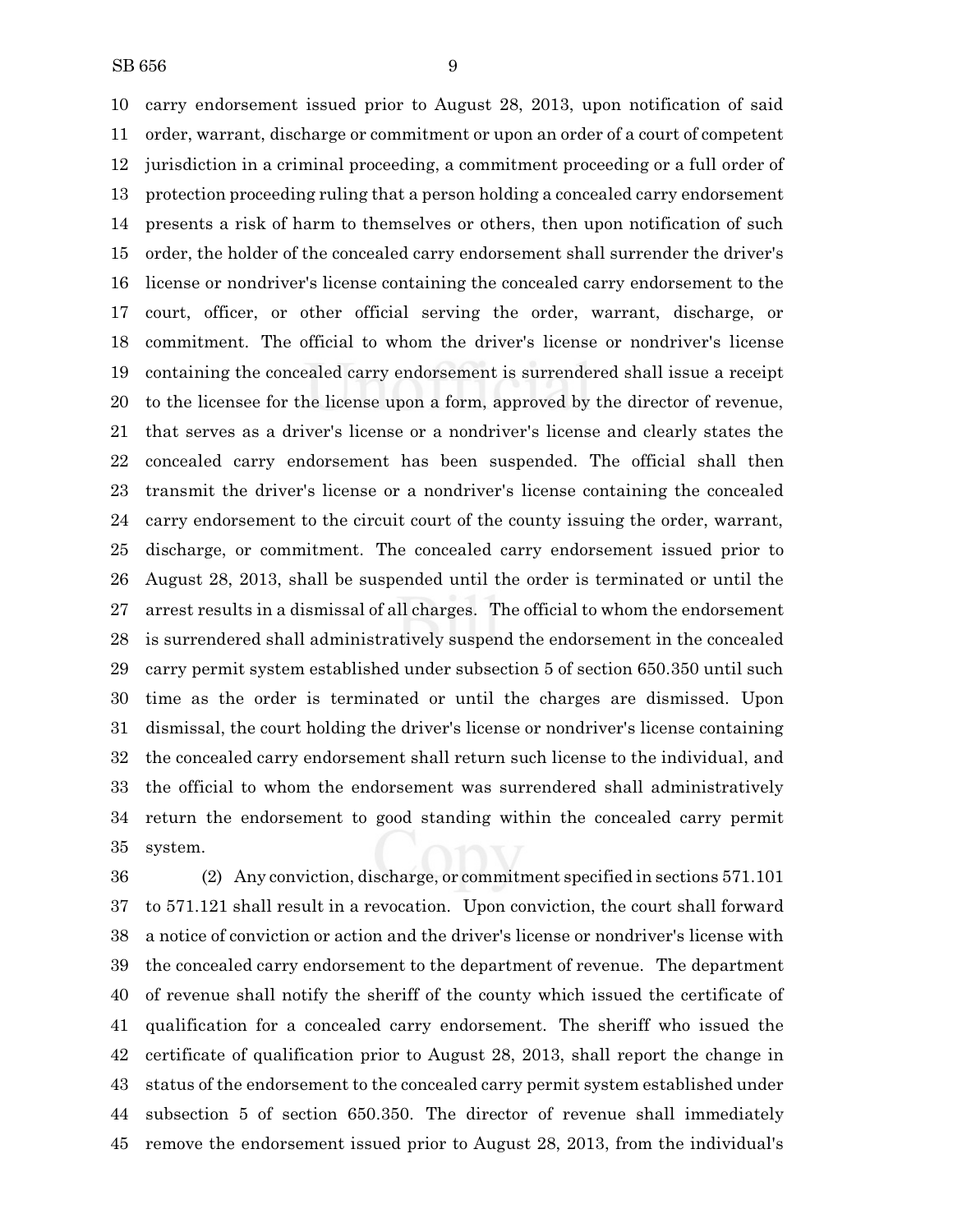driving record within three days of the receipt of the notice from the court. The director of revenue shall notify the licensee that he or she must apply for a new license pursuant to chapter 302 which does not contain such endorsement. This requirement does not affect the driving privileges of the licensee. The notice issued by the department of revenue shall be mailed to the last known address shown on the individual's driving record. The notice is deemed received three days after mailing.

 2. A concealed carry permit issued pursuant to sections 571.101 to 571.121 after August 28, 2013, shall be suspended or revoked if the concealed carry permit holder becomes ineligible for such permit or endorsement under the criteria established in subdivisions (3), (4), (5), (8), and (11) of subsection 2 of section 571.101 or upon the issuance of a valid full order of protection. The following procedures shall be followed:

 (1) When a valid full order of protection or any arrest warrant, discharge, or commitment for the reasons listed in subdivision (3), (4), (5), (8), or (11) of subsection 2 of section 571.101 is issued against a person holding a concealed carry permit, upon notification of said order, warrant, discharge, or commitment or upon an order of a court of competent jurisdiction in a criminal proceeding, a commitment proceeding, or a full order of protection proceeding ruling that a person holding a concealed carry permit presents a risk of harm to themselves or others, then upon notification of such order, the holder of the concealed carry permit shall surrender the permit to the court, officer, or other official serving the order, warrant, discharge, or commitment. The permit shall be suspended until the order is terminated or until the arrest results in a dismissal of all charges. The official to whom the permit is surrendered shall administratively suspend the permit in the concealed carry permit system until the order is terminated or the charges are dismissed. Upon dismissal, the court holding the permit shall return such permit to the individual and the official to whom the permit was surrendered shall administratively return the permit to good standing within the concealed carry permit system;

 (2) Any conviction, discharge, or commitment specified in sections 571.101 to 571.121 shall result in a revocation. Upon conviction, the court shall forward a notice of conviction or action and the permit to the issuing county sheriff. The sheriff who issued the concealed carry permit shall report the change in status of the concealed carry permit to the concealed carry permit system.

3. A concealed carry permit shall be renewed for a qualified applicant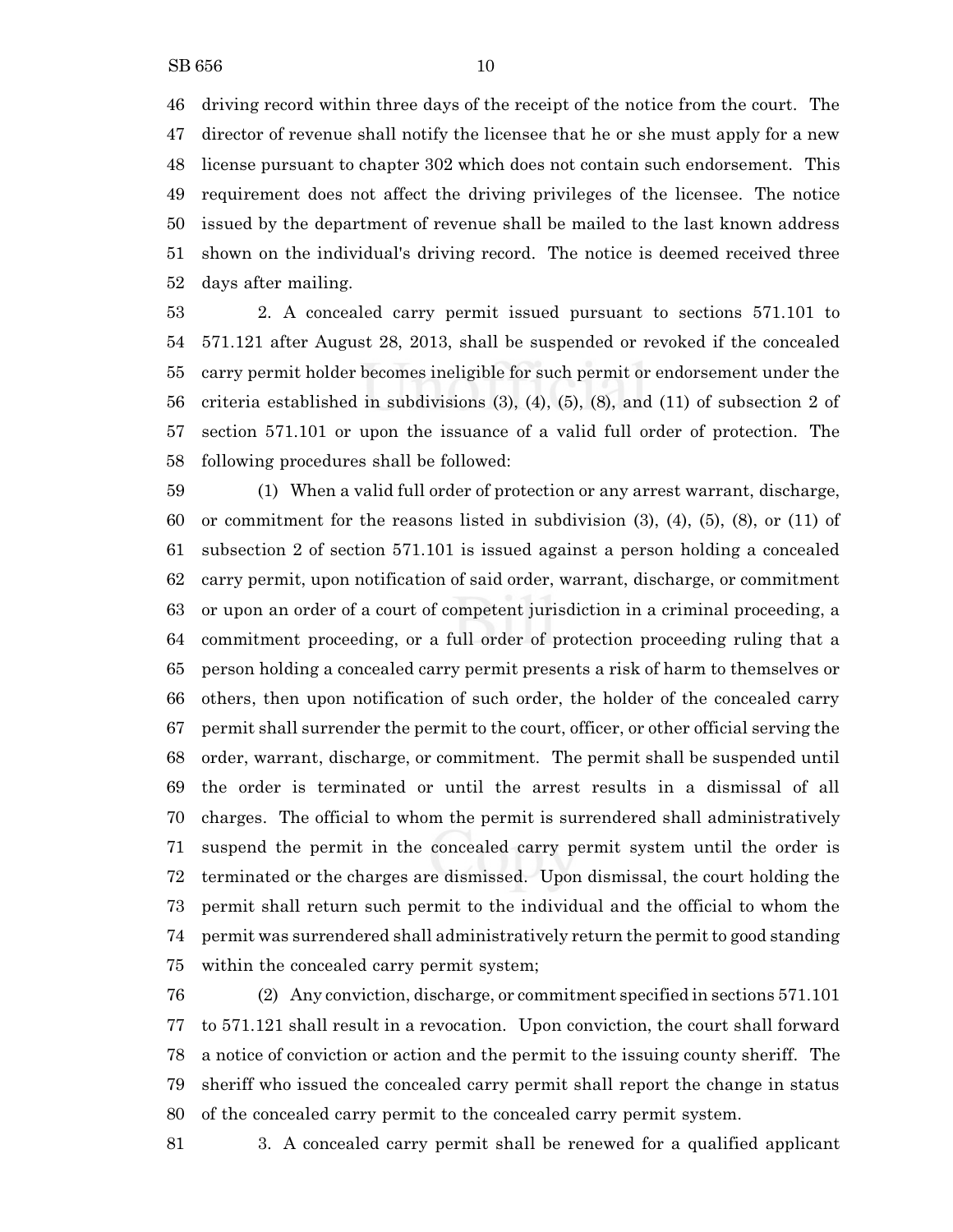upon receipt of the properly completed renewal application and the required renewal fee by the sheriff of the county of the applicant's residence. The renewal application shall contain the same required information as set forth in subsection 3 of section 571.101, except that in lieu of the fingerprint requirement of subsection 5 of section 571.101 and the firearms safety training, the applicant need only display his or her current concealed carry permit. A name-based inquiry of the National Instant Criminal Background Check System shall be completed for each renewal application. The sheriff shall review the results of the report from the National Instant Criminal Background Check System, and when the sheriff has determined the applicant has successfully completed all renewal requirements and is not disqualified under any provision of section 571.101, the sheriff shall issue a new concealed carry permit which contains the date such permit was renewed. The process for renewing a concealed carry endorsement issued prior to August 28, 2013, shall be the same as the process for renewing a permit, except that in lieu of the fingerprint requirement of subsection 5 of section 571.101 and the firearms safety training, the applicant need only display his or her current driver's license or nondriver's license containing an 99 endorsement. Upon successful completion of all renewal requirements, the sheriff shall issue a new concealed carry permit as provided under this subsection.

 4. A person who has been issued a concealed carry permit, or a certificate of qualification for a concealed carry endorsement prior to August 28, 2013, who fails to file a renewal application for a concealed carry permit on or before its expiration date must pay an additional late fee of ten dollars per month for each month it is expired for up to six months. After six months, the sheriff who issued the expired concealed carry permit or certificate of qualification shall notify the concealed carry permit system that such permit is expired and cancelled. If the person has a concealed carry endorsement issued prior to August 28, 2013, the sheriff who issued the certificate of qualification for the endorsement shall notify the director of revenue that such certificate is expired regardless of whether the endorsement holder has applied for a concealed carry permit under subsection 3 of this section. The director of revenue shall immediately remove such endorsement from the individual's driving record and notify the individual that his or her driver's license or nondriver's license has expired. The notice shall be conducted in the same manner as described in subsection 1 of this section. Any person who has been issued a concealed carry permit pursuant to sections 571.101 to 571.121, or a concealed carry endorsement issued prior to August 28,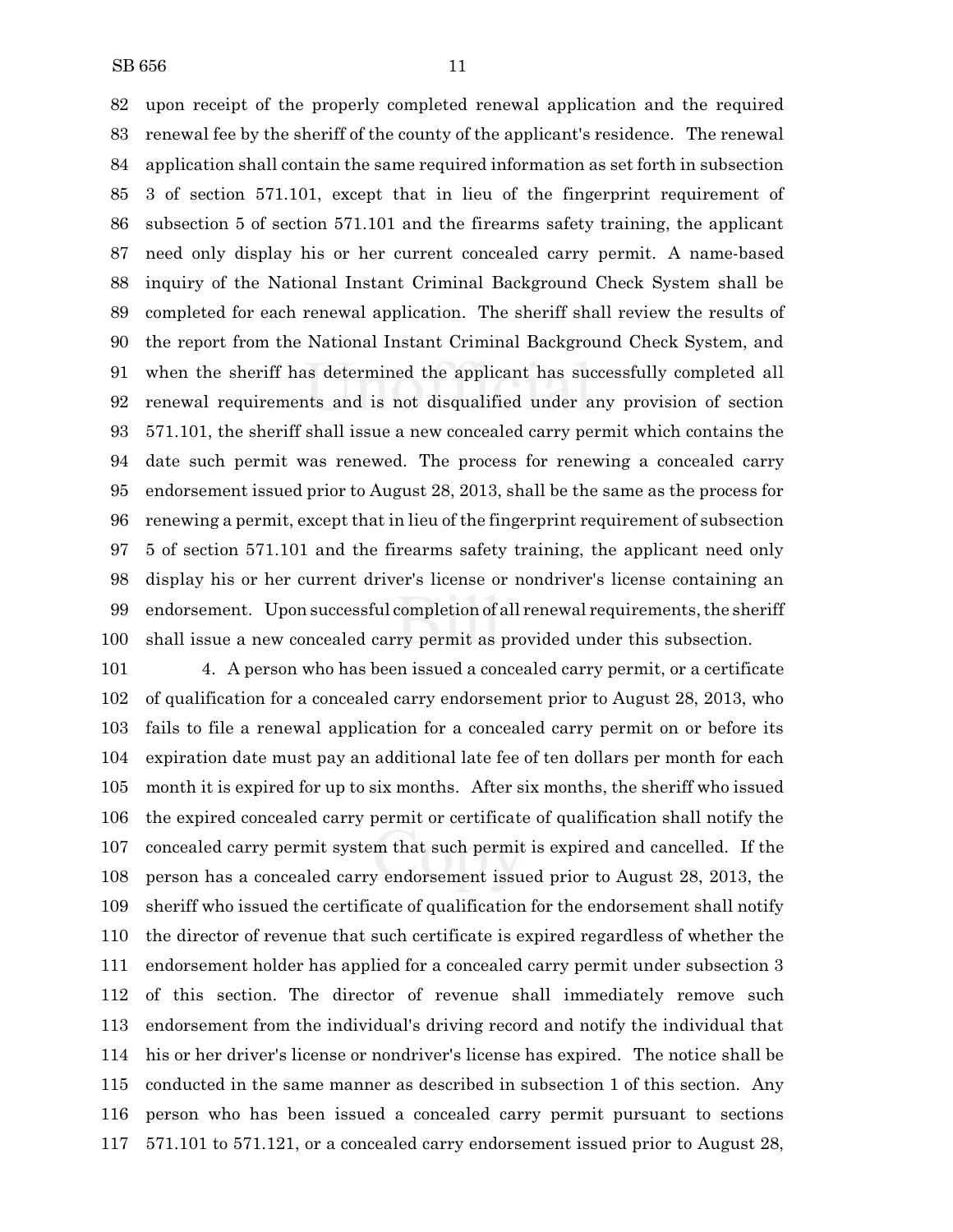2013, who fails to renew his or her application within the six-month period must reapply for a new concealed carry permit and pay the fee for a new application. 5. Any person issued a concealed carry permit pursuant to sections 571.101 to 571.121, or a concealed carry endorsement issued prior to August 28, 2013, shall notify the sheriff of the new jurisdiction of the permit or endorsement holder's change of residence within thirty days after the changing of a permanent residence to a location outside the county of permit issuance. The permit or endorsement holder shall furnish proof to the sheriff in the new jurisdiction that the permit or endorsement holder has changed his or her residence. The sheriff in the new jurisdiction shall notify the sheriff in the old jurisdiction of the permit holder's change of address and the sheriff in the old jurisdiction shall transfer any information on file for the permit holder to the sheriff in the new jurisdiction within thirty days. The sheriff of the new jurisdiction may charge a processing fee of not more than ten dollars for any costs associated with notification of a change in residence. The sheriff shall report the residence change to the concealed carry permit system, take possession and destroy the old permit, and then issue a new permit to the permit holder. The new address shall be accessible by the concealed carry permit system within three days of receipt of the information. If the person has a concealed carry endorsement issued prior to August 28, 2013, the endorsement holder shall also furnish proof to the department of revenue of his or her residence change. In such cases, the change of residence shall be made by the department of revenue onto the individual's driving record.

 6. Any person issued a concealed carry permit pursuant to sections 571.101 to 571.121, or a concealed carry endorsement issued prior to August 28, 2013, shall notify the sheriff or his or her designee of the permit or endorsement holder's county or city of residence within seven days after actual knowledge of the loss or destruction of his or her permit or driver's license or nondriver's license containing a concealed carry endorsement. The permit or endorsement holder shall furnish a statement to the sheriff that the permit or driver's license or nondriver's license containing the concealed carry endorsement has been lost or destroyed. After notification of the loss or destruction of a permit or driver's license or nondriver's license containing a concealed carry endorsement, the sheriff may charge a processing fee of ten dollars for costs associated with replacing a lost or destroyed permit or driver's license or nondriver's license containing a concealed carry endorsement and shall reissue a new concealed carry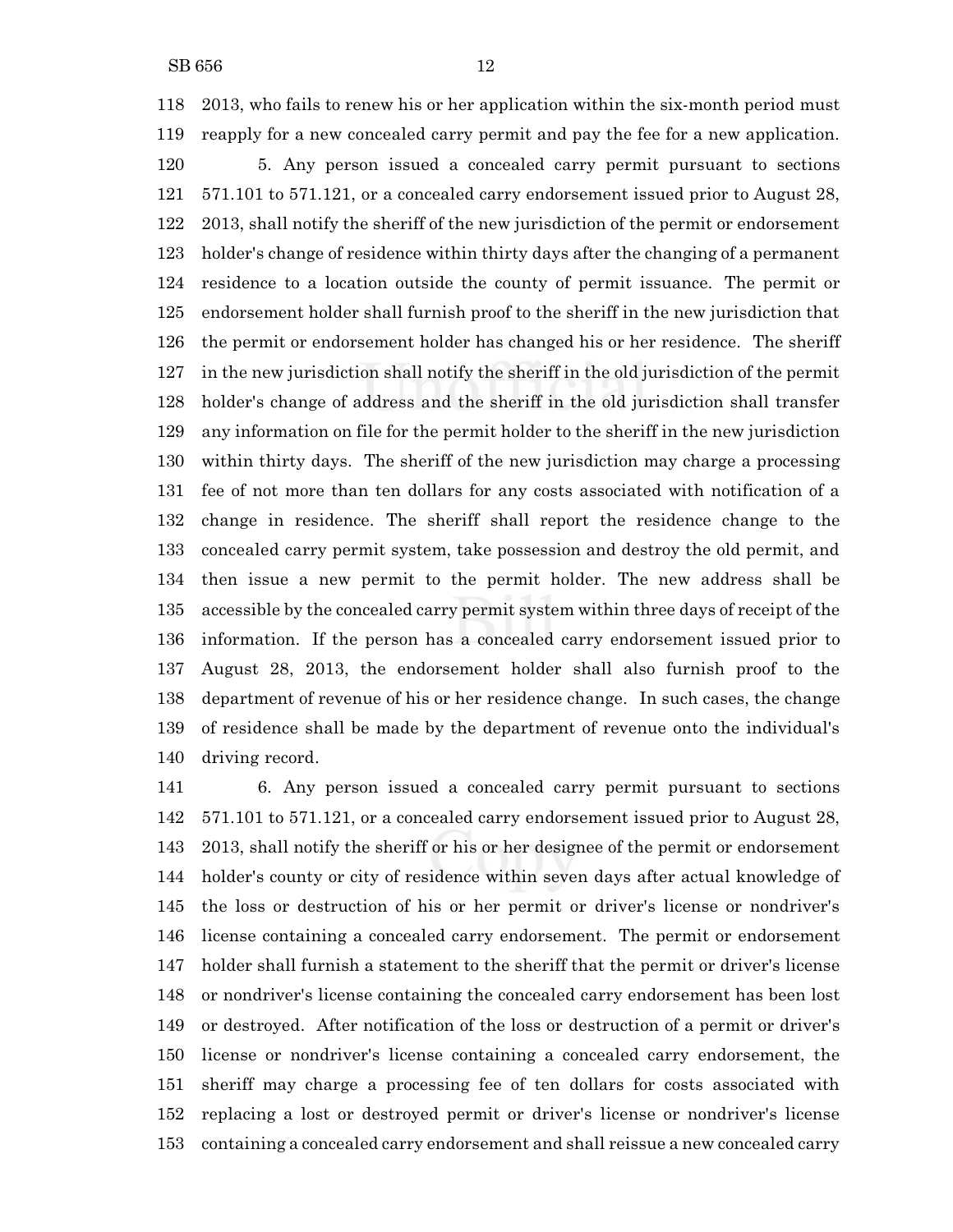permit within three working days of being notified by the concealed carry permit or endorsement holder of its loss or destruction. The new concealed carry permit shall contain the same personal information, including expiration date, as the original concealed carry permit.

 7. If a person issued a concealed carry permit, or endorsement issued prior to August 28, 2013, changes his or her name, the person to whom the permit or endorsement was issued shall obtain a corrected or new concealed carry permit with a change of name from the sheriff who issued the original concealed carry permit or the original certificate of qualification for an endorsement upon the sheriff's verification of the name change. The sheriff may charge a processing fee of not more than ten dollars for any costs associated with obtaining a corrected or new concealed carry permit. The permit or endorsement holder shall furnish proof of the name change to the sheriff within thirty days of changing his or her name and display his or her concealed carry permit or current driver's license or nondriver's license containing a concealed carry endorsement. The sheriff shall report the name change to the concealed carry permit system, and the new name shall be accessible by the concealed carry permit system within three days of receipt of the information.

 8. The person with a concealed carry permit, or endorsement issued prior to August 28, 2013, shall notify the sheriff of a name or address change within thirty days of the change. A concealed carry permit and, if applicable, endorsement shall be automatically invalid after one hundred eighty days if the permit or endorsement holder has changed his or her name or changed his or her residence and not notified the sheriff as required in subsections 5 and 7 of this section. The sheriff shall assess a late penalty of ten dollars per month for each month, up to six months and not to exceed sixty dollars, for the failure to notify the sheriff of the change of name or address within thirty days.

 **9. Notwithstanding any provision of this section to the contrary, if a concealed carry permit, or endorsement issued prior to August 28, 2013, expires while the person issued the permit or endorsement is on active duty in the armed forces, on active state duty, full-time National Guard duty under Title 32, or active duty under Title 10 with the National Guard, or is physically incapacitated due to an injury incurred while in the services of the National Guard or armed forces, the permit shall be renewed if the person completes the renewal requirements under subsection 3 of this section within two months of**